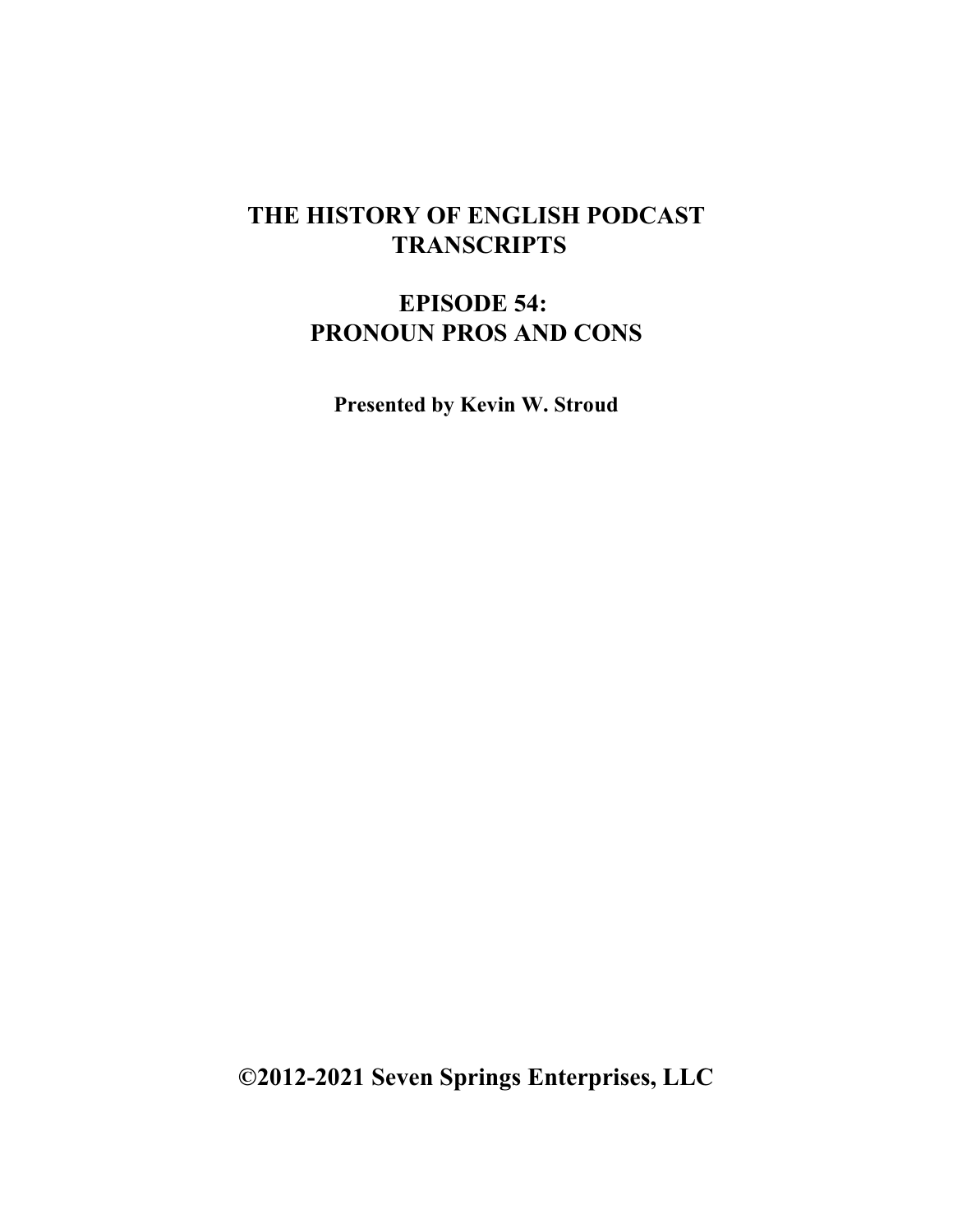## **EPISODE 54: PRONOUN PROS AND CONS**

Welcome to the History of English Podcast – a podcast about the history of the English language. This is Episode 54: Pronoun Pros and Cons. This time, we're going to talk about 'me' and 'you' and 'them.' In other words, we going to talk about pronouns. Our modern personal pronouns are part of our core vocabulary. Some of them have barely changed over the past 1500 years. But some of them have changed a lot. And interestingly, several of them were borrowed from the Vikings. A few old forms even linger with us today – words like *thou*, *thee*, and *thy*. So this time, we're going to explore the history of our modern personal pronouns. And we'll also examine why the proper use of those pronouns is sometimes a challenge for Modern English speakers.

But before we begin, let me remind you that the website for the podcast is historyofenglishpodcast.com. And my email address is [kevin@historyofenglishpodcast.com.](mailto:kevin@historyofenglishpodcast.com.) And I continue to work on the transcripts for the old episodes. I haven't posted them yet, but I hope to have them up shortly.

So let's turn to this episode about pronouns. This is the first time that I have dedicated an entire episode to one particular part of speech. I originally intended to discuss pronouns in the overall context of Norse influences on Modern English since several of our modern pronouns came from the Vikings. But pronouns are so common in our modern speech, and there is so much history to discuss, that I thought they deserves their own episode.

I think it is important to begin by pointing out how common pronouns are within our core vocabulary. They are among the most commonly used words in the English language. In one of the early episodes of the podcast, I mentioned some of those commonly used words. That particular list was taken from The Reading Teacher's Book of Lists, Fourth Edition. And if we look at the ten most commonly used words in the English language, half of them are pronouns – specifically *he, it, that, you* and the most frequently used word of all – the word *I*. In fact, fourteen of the top fifty words are pronouns. And if you were to scan the entire list of words, you would notice that these basic pronouns are concentrated near the top of the that list – meaning that they are among the most frequently used words in the language.

So all of that means that our pronouns are a fundamental part of our core vocabulary. They are some of the first words which children learn, and they're used over and over. As we've seen before, those basic words tend to be very conservative. They don't tend to change very much. But interestingly, many of our pronouns have changed quite a bit over the centuries. And we've actually borrowed pronouns from other languages, which is very unusual for a language to do. We've even developed new pronoun forms along the way.

And we've also gotten rid of a few forms. When we read Shakespeare, we see some of those older forms. We hear them in famous lines like:

Shall I compare **thee** to a summer's day? **Thou** art more lovely and more temperate: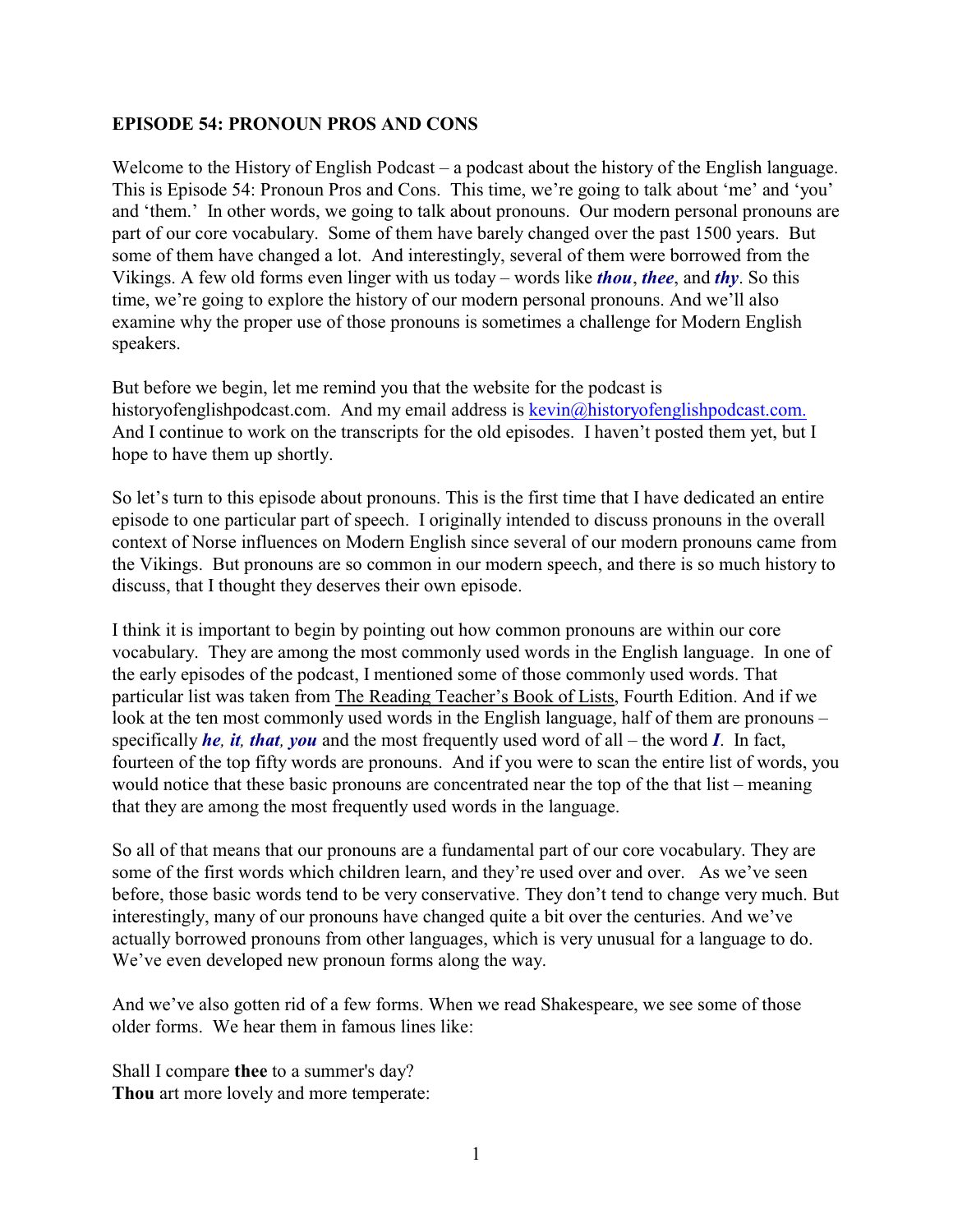Of course, religious texts have captured some of these older forms. Like '**thy** kingdom come, **thy** will be done.'

So where did out modern pronouns come from, and why did some of them disappear?

As we consider the history of our modern pronouns, we have to keep in mind the background which we covered in the last episode. Specifically, the simplification and loss of Old English inflections. Now I noted last time that nouns had a variety of endings. The endings changed depending on whether the noun was being used as the subject, the direct object or the indirect object. The noun also had a specific ending to show possession – sort of like our modern 'apostrophe S.' And those endings varied depending on whether the noun was a masculine noun, feminine noun or neutral noun. And they could also vary depending on whether noun was singular or plural.

Now all of that seems very complicated to us today. Yet we employ that same basic system when it comes to our pronouns. And that's because our pronouns are basically a holdover from Old English. In fact, Modern English pronouns actually preserve much of the inflectional system of the Anglo-Saxons. With one notable exception, our personal pronoun forms vary depending on whether they're being used as the subject or the object, or if they're being used to show possession. They also vary between singular and plural forms. And in certain cases, they vary based on gender like the distinctions between 'he and she' and 'him and her.' So they still behave the way most words did on Old English. So in that respect they are a bit of a relic.

I say that they're a relic because we don't really need all of those forms. And the proof that we don't really need all of those forms is the one notable exception to all of those variable forms – the pronoun *you*. I'll discuss the evolution of the modern word *you* a little later in this episode, but if we think about that word *you*, it is remarkably versatile. It is really the exception to the rule because it really doesn't vary at all. And it proves that English can get by with one basic pronoun form.

Let me explain. And let me talk about myself. If I am referring to myself as the subject of the sentence, I use the form *I* as in "I see Mary." But if I am referring to myself as the object, the form changes to *me* as in "Mary sees me." Of course, that's singular. But the same thing happens with the plural version. Me and my friends, "We see Mary." *We* is the subject form. But "Mary sees us." *Us* is the object form. So between *I* and *me*, and *we* and *us*, the forms change depending on how I am using the word in the sentence. And that is how words behaved in Old English.

But let's compare those various first person forms with the generic second person form *you*. *You* doesn't change between subject and object. "You see Mary" and "Mary sees you." And it doesn't change between singular and plural forms. So if you are part of group, and I am addressing the entire group, I would still say "You see Mary" and "Mary sees you."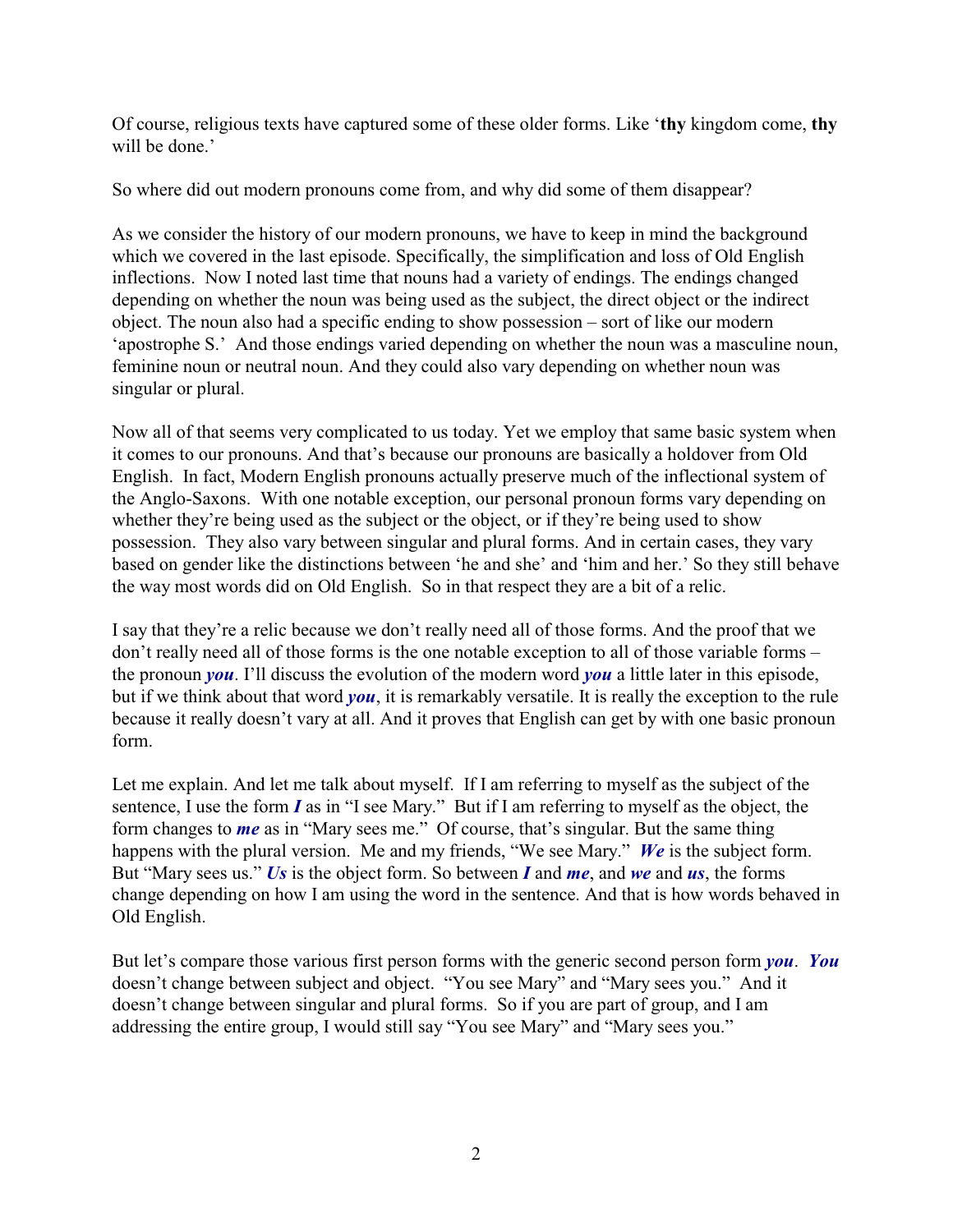The evolution of *you* is a good example of how Modern English has simplified that Old English inflectional system. At one time, there were many different forms of *you*. It varied just like all of those first person pronouns  $-I$ *, me, we* and *us.* But today, all of those second person forms have collapsed into the single *you*. And that illustrates how English grammar has tried to simplify that Old English inflectional system. But when it comes to pronouns, that process of simplification has produced mixed results. We have the very simple *you*, but otherwise, the modern pronouns have retained a lot of the variability of Old English.

So let's break it all down, and let's see how the current system developed. I think the best way to present the history of our pronouns is to begin with the first person pronouns, then the second person pronouns, and then the third person pronouns.

So let me start by talking about myself – in first person. This is a good place to start because our modern first person pronouns actually show the least amount of change over the centuries. As I noted earlier, the word *I* is considered the most commonly used word in the English language, at least according to the list which I referenced.

*I* is the subject form – sometimes called the nominative form. In Old English, it was spelled 'I-C' and was pronounced /each/ or /itch/. It actually shares the same Indo-European root as the Latin word *ego*. By the 900s, in part of the north of England, it was being written as 'I-H', and was probably pronounced something like /ee(ch)/. But that guttural consonant sound disappeared from English over time. And when that consonant sound at the end disappeared, that just left the front part (/ee/) which was spelled with the letter *I*. And as we should know by now, the letter *I* represented the /ee/ sound in Old English and Middle English. But the Great Vowel Shift in the 1500s shifted the sound of the vowel from its original /ee/ sound to its modern long /eye/ sound. So as we look at the word *I*, the pronunciation has changed a little bit over the centuries, but we still use it today the way the Anglo-Saxons did over a thousand years ago.

So *I* is the subject form as in "I see Mary." And the object form is *me* as in "Mary sees me." Again, this word has changed very little since the Old English period. In fact, it was usually spelled 'M-E' in Old English just like we do today. The Anglo-Saxons pronounced it /may/, so the vowel shifts changed it to modern /me/.

I should also note that the form was basically the same for the direct object and the indirect object, and that was generally true for all pronouns in Old English, so there is no reason to make any distinction between object forms here. "So Mary saw me" is the direct object form. But an indirect object form would be "Mary gave a gift to me" or "Mary gave me a gift." Again, just like in Old English, the form doesn't change.

There was also a distinct possessive form called the genitive form in Old English. So if I wanted to show possession, I could say, "This is Kevin Stroud's podcast." But if I wanted to use a pronoun, I couldn't say "This is I's podcast" or "This is me's podcast." I had to use a distinct form. The word was *min* (/meen/). And of course, that word evolved over the centuries into the modern words *my* and *mine*. Some parts of Britain still pronounce *my* with its original pronunciation /me/. So that gives us the distinct forms *I, me* and *my*, and we have those distinct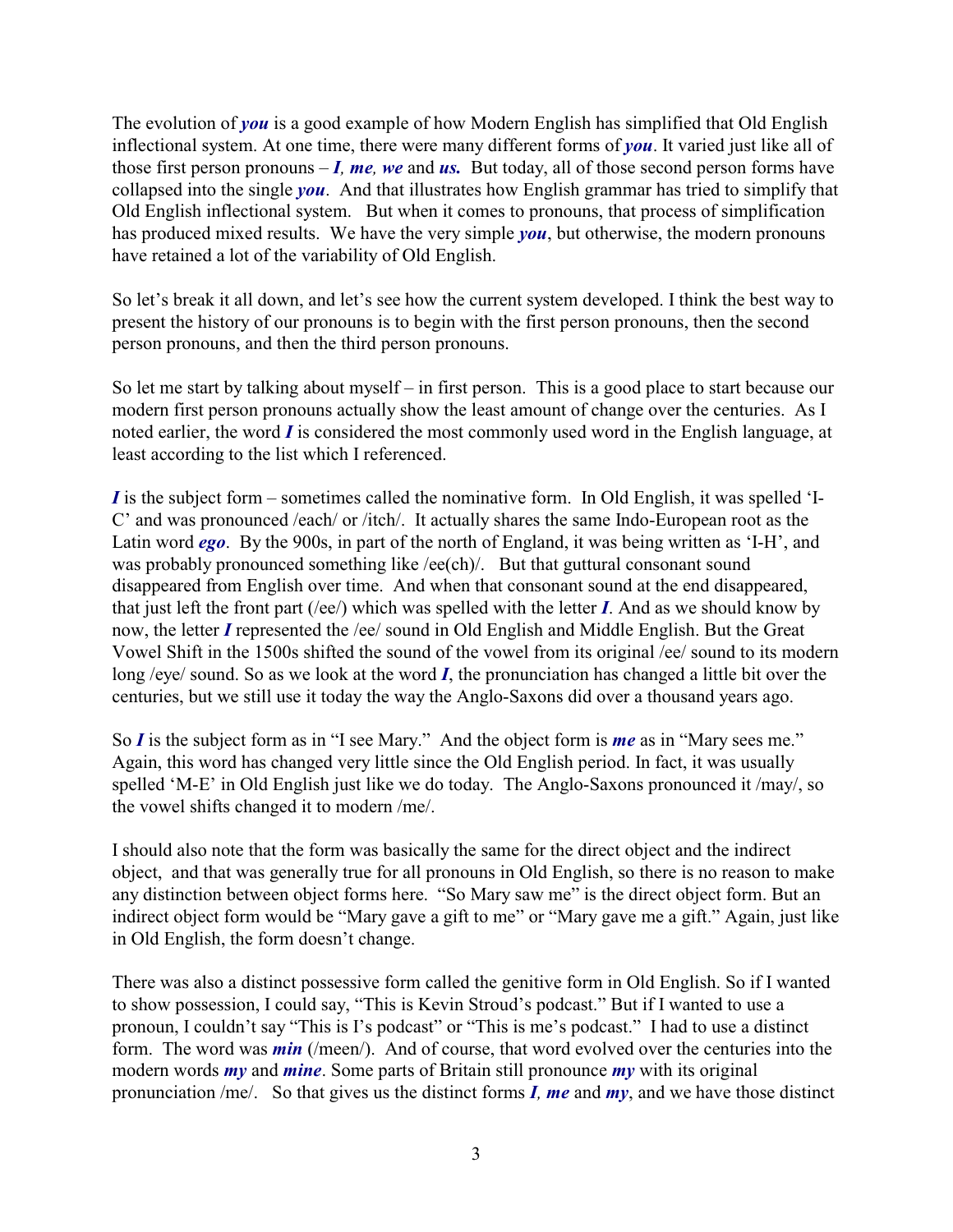forms today because those forms came directly from Old English, and that was the way Old English worked. The form of most nouns and pronouns varied in that manner.

So those are the singular forms. What about the plural forms – *we, us* and *our*? Well, again, they came directly from the Old English. The subject form *we* was spelled exactly the same way in Old English, but it was pronounced /way/. Again, the later vowel shifts changed the pronunciation of all of these vowels. The object form is *us* as in "Mary saw us." And again, this form has remained basically unchanged since the time of the Anglo-Saxons. It was spelled the same way in Old English – 'U-S' – and was probably pronounced  $/$ oos $/$ .

And the ancestor of the possessive form *our* was the Old English form *ure*. The form '*user*' (/oo-ser/) was also sometimes used.

So when it comes to our first person pronouns, English has been remarkably resilient. Other than a few vowel shifts, they're all basically the same as Old English.

So let me stop talking about myself, and start talking about 'you.' Let's shift from first person to second person. As we saw earlier, Modern English uses the ubiquitous *you*. The subject form, the object form, the singular form, the plural form – it's always *you*. The only exception is the possessive form which is *your*. But again, *your* is the same for singular and plural. So when I am referring to just you, it is *your*, and when I am referring to all of you, it's still *your*. So today, *you* and *your* do a lot of work. But in Old English, there were a lot of different forms.

The first thing to understand is that there were distinct singular and plural forms in Old English. The modern word *you* is actually derived from the original plural form. But let's start with the singular forms – the forms which I would have used if I just wanted to speak to you individually.

Now even though the Old English singular forms have largely disappeared from the language, they will probably seem very familiar to you. The subject form was *þu* (/thoo/), typically spelled with that Old English letter thorn which represented the 'T-H' sound. So it was 'thorn-U', but again it was pronounced /thoo/. So if I was speaking to you individually, that is the word I would have used.

Now I said that *þu* might seem familiar to you. That's because *þu* eventually became *thou* is Middle English. And that form survived into early Modern English. That was the word which Shakespeare and the King James Bible liked to use.

So the subject form *þu* became *thou*. What about the object form? Well, in Old English, that form was *þe* (/thay/) spelled 'thorn-E.' And in Middle English, *þu* became *thee* spelled T-H-E-E. And again, those forms should be very familiar to you from Shakespeare and the Bible.

We can see how Shakespeare used these subject and object forms in the famous opening lines of Sonnet 18 which I read earlier: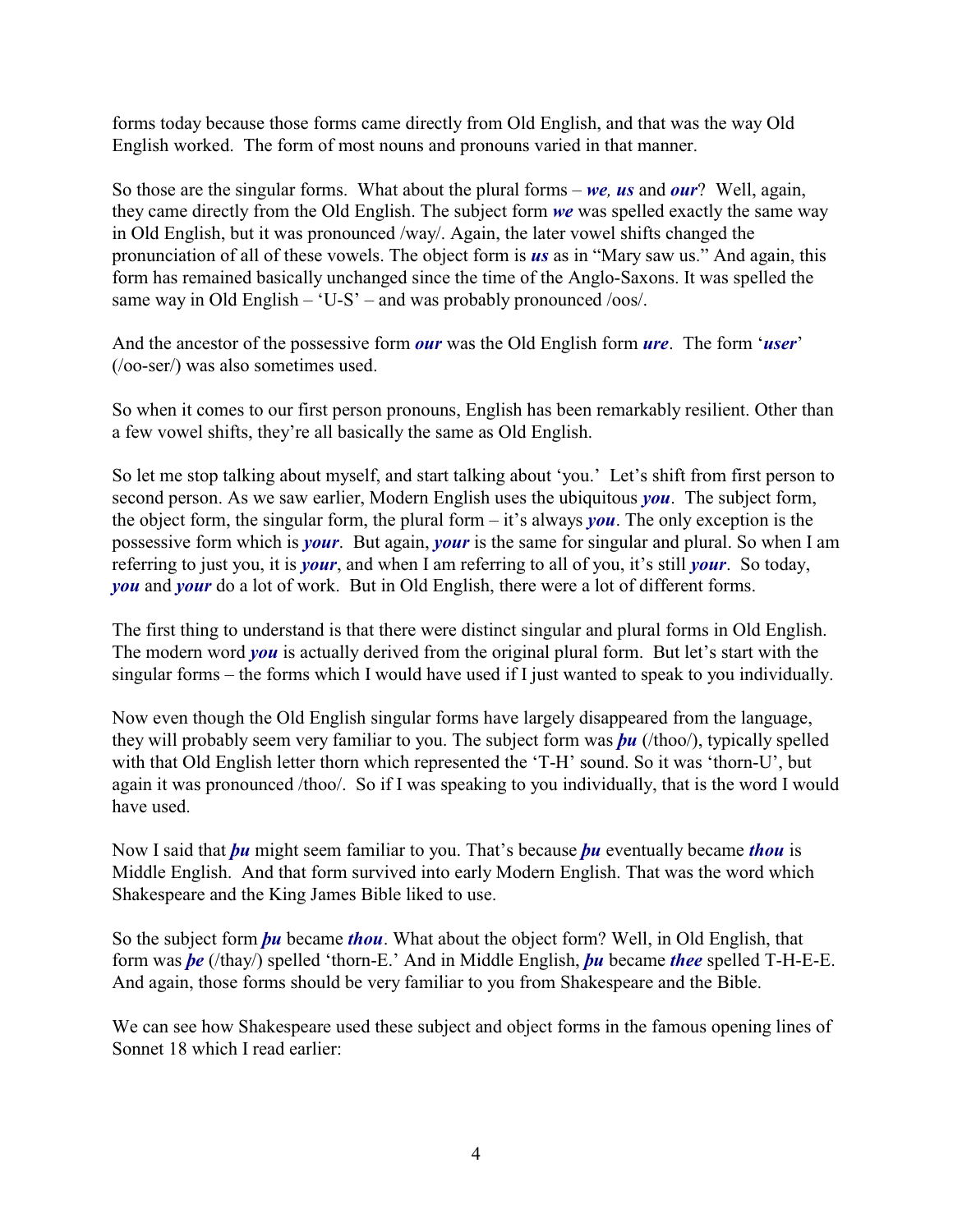Shall I compare **thee** to a summer's day? (Object form) **Thou** art more lovely and more temperate. (Subject form)

So the 'thees' and 'thous' of Shakespeare actually go back to the Anglo-Saxons. But what about the possessive form?

To show that you had possession of something, I would have said *thin* (/theen/) in Old English, which basically meant 'your.' And *thin* became '*thine* and *thy* in Middle English. And again, that very familiar *thy* was prominently used by Shakespeare and the King James Bible. So in the early Modern English translation of the Lord's Prayer, we get a line like "thy kingdom come, thy will be done."

So those are the singular forms which lasted until the late 1600s. But throughout the 1500s and 1600s, those singular forms were being pushed out in favor of the plural forms. I'll explain why that happened in a moment, but first let's look at the plural forms.

In Old English, if I was discussing all of you listening to this podcast, I would refer to you with the term '*ge*' (/yay/ or /yeh/). It was actually spelled 'G-E' in Old English, but we know that that G was often pronounced with a 'Y' sound. And that form *ge* was the subject form. But if all of you were the object of the sentence, I would refer to you as *eow* (/ay-ow/). And that is actually the original form of our modern *you*. Early on, it was only used when referring to multiple people as the object of a sentence. Over time, *eow* became *eu* (/ay-oo/), and *eu* shortened to just *you* by the end of the Middle English period.

Now remember that the subject form was *ge* (/yay/). So during the Middle English period, I said *ge* when I was discussing all of you as the subject, and I said *eu* when describing all of you as the object. And apparently *ge* and *eu* were close enough in pronunciation that they started to get mixed together. By the end of the Middle English period, the distinction between the subject and the object forms had been lost. And it was just *you*. So *you* had become a generic plural form used for both subject and object.

By the way, possessive form went from *eower* (/ay-oo-wer/) in Old English to *your* in Middle English utilizing the same basic sound changes.

So by the time we got to early Modern English – the time of Shakespeare – we had distinct singular forms *thou, thee, thy* and *thine*. And we had the plural forms *you* and *your*. But as we all know, *you* and *your* eventually overtook the singular forms. So why did that happen?

Well, the answer has to do with French. When the Normans arrived in 1066, they brought their French versions of those pronouns which were the singular *tu* and the plural *vous*. But as you may know, the plural form *vous* was not only used as a plural form to refer to multiple people, it was also the formal way to address an individual. So if you were speaking to a close friend, you would use the traditional singular form *tu*. But if you were addressing a stranger or a superior, you would use the more formal *vous* form.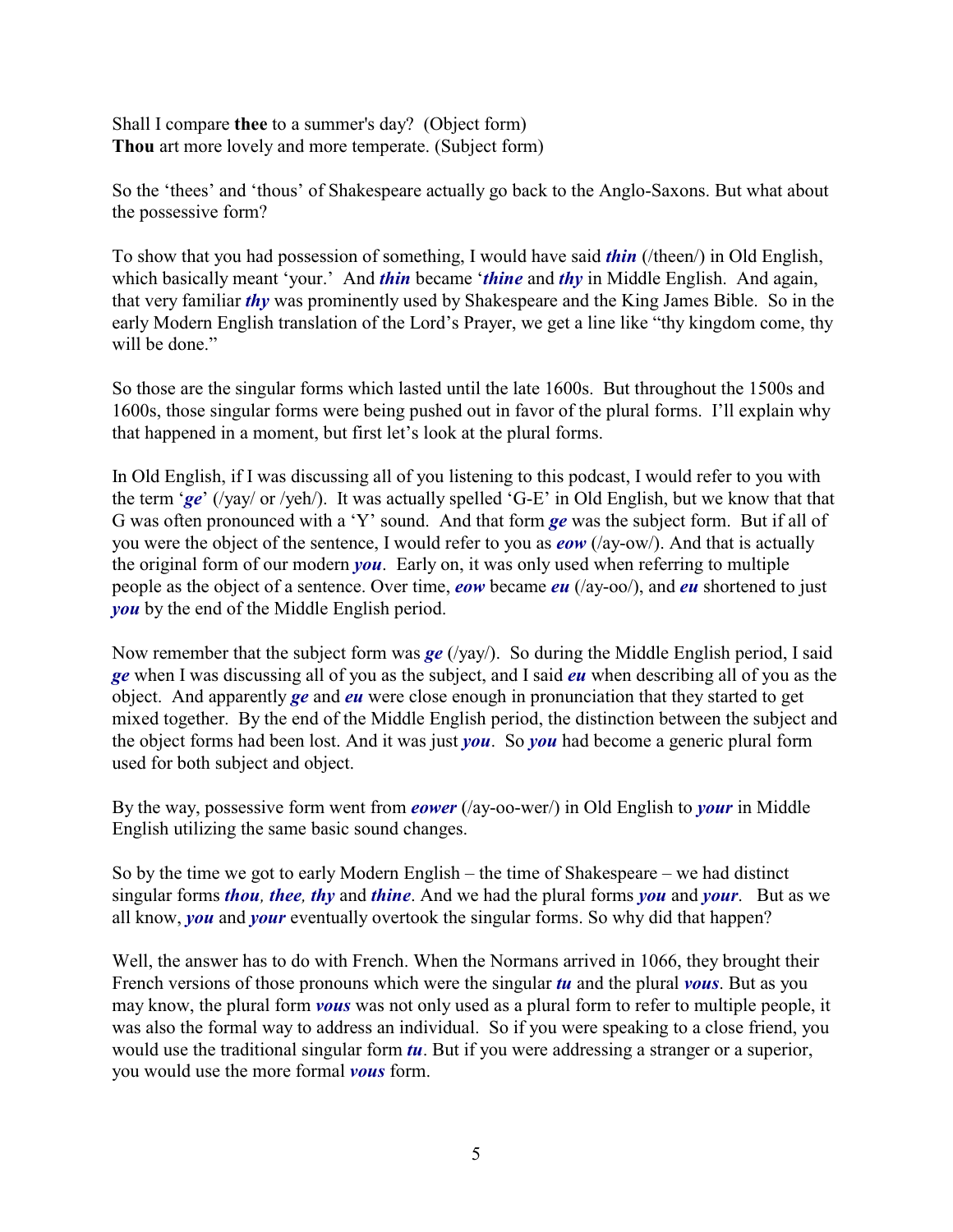Well, that French idea of using the plural form as a formal way of addressing a superior spread into English. And throughout the Middle English period, when French influence was at its greatest, it became commonplace to refer to use the plural *you* as a means of formal address. So I might refer to my close friend as *thou* or *thee*, but I would refer to a stranger or superior as *you* – the plural form.

But once this process was set in motion under French influence, there were no brakes. *You* became more and more common. During the Middle English period, the old feudal system began to break down. More people left the farms and moved to the city, especially large cities like London where the standard English dialect was evolving. And increasingly, the old social system where everybody knew where they stood relative to everyone else was becoming more blurred.

Traditional social distinctions were being lost. So in order to err on the side of politeness, many people just chose to use the more formal *you*, instead of the informal *thee* or *thou*. So *you* became the great equalizer. In the social uncertainty of the late Middle Ages, it allowed speakers to avoid making social distinctions which were becoming confused and outdated. So it just became commonplace to refer to everyone with that more formal means of address.

As a result of this process, the singular *thou* and *thee* was relegated to only the most friendly and intimate relationships. It was basically used with one's closest friends and family members. And those terms became so restricted, that they soon started to fall out of use altogether.

By the time of the early Modern English period in the early 1600s, the use of those traditional singular forms had become very limited. But they were still used by poets who often preferred those terms as an expression of intimacy. I mean, if you were a poet, would you rather say, "I love and adore you," or would you say, "I have formed an emotional bond with you." Well, most poets tended to go with intimacy. And Shakespeare certainly did. And Shakespeare was such an important poet, and his overall influence on the language has been so great, that those *thees* and *thous* are still known to us today as an older form of the pronoun.

But there was another situation where those traditional, intimate, singular forms were used. And that was in religious texts. Traditionally, these singular forms were the standard way to refer to God. Again, the idea was to convey a sense of intimacy and closeness to the divine. And this is actually common throughout many European languages. They often use the more informal pronoun when referring to God. So the authors of the King James Bible did the same thing. And those *thees* and *thous* and *thys* permeate that translation of the Bible.

Shakespeare's works and the King James Bible were composed in the early 1600s. And those works captured those singular pronoun forms right before they died out of standard English. But something else happened along the way. The Bible and Shakespeare were held in such high regard, that those *thees* and *thous* began to take on air of sophistication and reverence. That is especially true for all of those Biblical passages. In the process, what had once been very intimate, informal terms became the opposite. Today, many Modern English speakers think of those terms as being very formal. They have a sene of reverence and respect. But that wasn't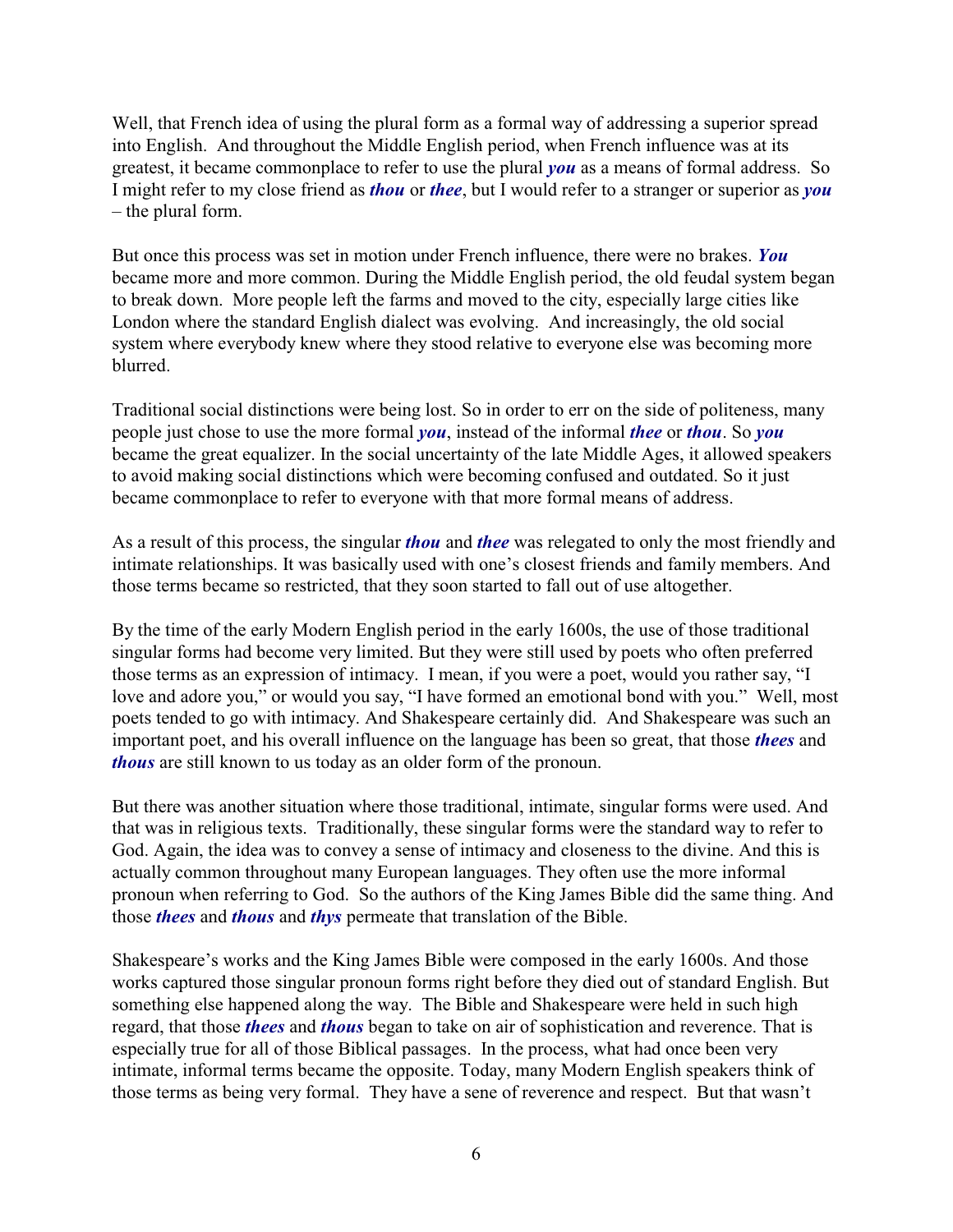really the case at all when they were used in those Seventeenth Century works. Their original intent was to express intimacy and closeness.

During the early 1600s, those singular forms were hanging on, but by the end of that century, they were basically gone, except in a few regional dialects – especially in the north of England and parts of Scotland.

With the loss of those *thees* and *thous* and *thys*, that left English with its universal *you*. What had once been a strictly plural pronoun, was now used in all cases. And it was really a product of politeness – the desire of English-speakers to address each other with a formal term which didn't offend.

The net result of these changes is that Modern English now has to use the word *you* for both an individual and a large group of people. We no longer distinguish those uses. But almost as soon as this dilemma arose, English speakers started to come up with new ways to solve the problem.

Within a couple of centuries, new regional constructions like *you all* were popping up various texts – and that suggests that had been around even longer than that in some dialects. Today, we have regional terms like *you all*, *y'all*, *you guys*, *youse*, *you together*, *you lot*, *you people*, *youans*, *yins* and many others. Again, these new innovations were very organic. They popped up within regional dialects. But by this point in the Modern English period, the standard rules of English grammar had already been adopted. Since there was no universally accepted form to distinguish singular and plural, that left *you* as the only proper form for both in the grammar books. And English has never really solved that problem with a universal answer – if you consider it a problem at all.

It will be interesting to see if one of those various regional forms eventually emerges as a new standard plural form. Linguists have actually studied this trend in the United States. And they have found that *you all* is increasingly used outside of the South and *you guys* is increasingly used within the South. So as with most aspects of American culture, there appears to be some leveling going on as regional differences become less distinct. And if a new plural form does emerge at some point in American English, those are likely to be the prime contenders. But for now, *you* still does a lot of heavy lifting in English. And that's why it's second only to *I* as the most commonly used pronoun in English. And it ranks as the seventh most common word in English according to the list which I mentioned earlier.

So those are the second person pronouns. And that means I've talked about me and I've talked about you, now let's talk about everybody else – the third person pronouns. As we turn our attention to the third persons pronouns, we're going to see that the history is far more complicated here. Over the centuries, the pronouns which English speakers use to refer to other persons have changed a lot.

And this is really quite different from what we saw with the first person and second person pronouns. In those cases, the forms remained very consistent from Old English through Middle English and even into early Modern English. The pronunciations evolved over the centuries, but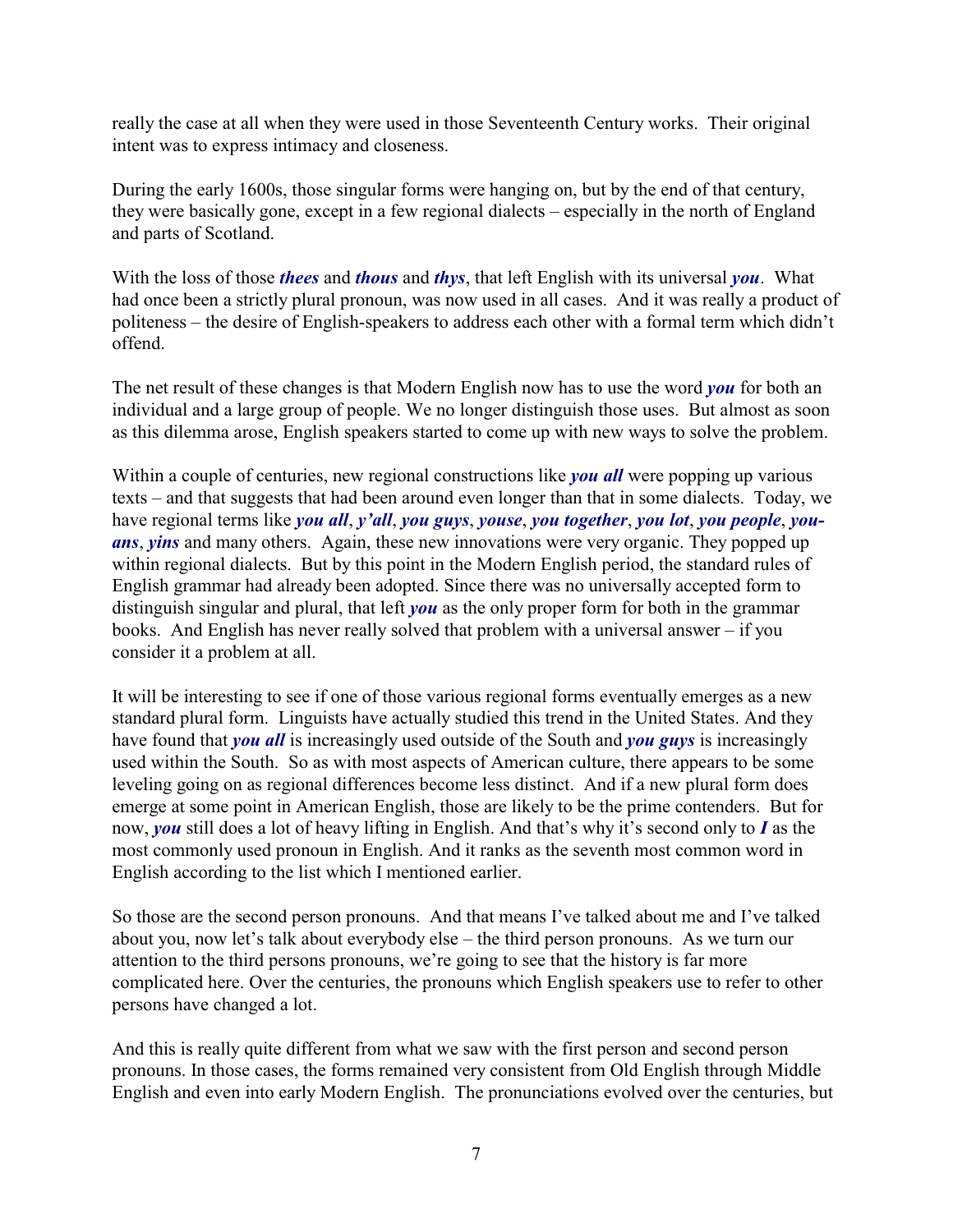that was about it. The big change as we saw occurred when plural *you* form pushed out the singular forms in early Modern English, but that was really just a case of one form replacing another form.

But in the case of the third person pronouns, English kept some, it changed the pronunciation of some, it got rid of some, it borrowed some from the Vikings, and it even made up a new one. So there was a lot more going on here. All of that change left us with modern forms like *he, she, it, him, her, his, hers, its, they, them* and *their*. The first thing we notice is the various forms appear quite distinct. Some begin with an 'H' sound – *he, him, her, his* and *hers*. Some begin with a 'TH' sound – *they, them* and *their*. And some begin with an 'I' sound – *it* and *its*. And of course, the endings are distinct as well, but the key is really those beginnings.

If we were to travel back to Anglo-Saxon Britain in the middle of the Anglo-Saxon period, we would find that all of the third person pronouns would have started with the same 'H' sound, and they all sounded very similar at the time. And in fact, it is believed that that similarity is what led to the later distinctions which emerged between these various pronouns. They were so similar, that English speakers had a tough time discerning whether someone was talking about a boy or a girl, or one person or several people. Of course, as we just saw, we have some of that same problem today with the word *you*, which plays a lot of these same roles. But *you* is used as a direct form of address. So if I'm talking to *you*, you know whether you're a boy or a girl. And in most cases, you know whether you're one person or part of a larger group. So that universal *you* has survived because context resolves some of those ambiguities.

But when I'm referring to other people, it can be much more confusing if I'm using the same or similar pronoun forms. After all, I'm conveying information to you about someone else. It may be information you don't have. And you may not know who or what I am taking about. So it is much more important for me to use pronouns in these cases that are very distinct to avoid some of these confusions. And that's the basic theme in the history of these pronouns. When it comes to third persons, English has developed ways to make these pronouns very distinct and very clear.

So let's start with the Anglo-Saxons. As I noted, during the period of Old English, all of the third person pronouns began with an 'H' sound – all of them. The singular forms, the plural forms, the masculine forms, the feminine forms and the neutral forms. Today, the subject forms are *he*, *she*, *it* and *they* – all very distinct. But in Old English, the equivalent pronouns were *he* (/hay/), *heo* (/hay-oh/), *hit* (/heet/) and *hie* (/hee-eh/). They weren't identical, but they were much more similar than today.

Along the same lines, the modern direct object forms are *him*, *her*, *it* and *them*. Again, quite distinct. But the Old English equivalents were *hine* (/hee-neh/), *hie* (/hee-eh/), *hit* (/heet/) and *hie*  $($ /hee-eh $/$ ).

The modern possessive forms are *his*, *her*, *its*, and *their*. The Old English equivalents were *his* (/hees/), *hiere* (/hee-eh-reh/), *his* (/hees/) and *hiera* (/hee-eh-rah/).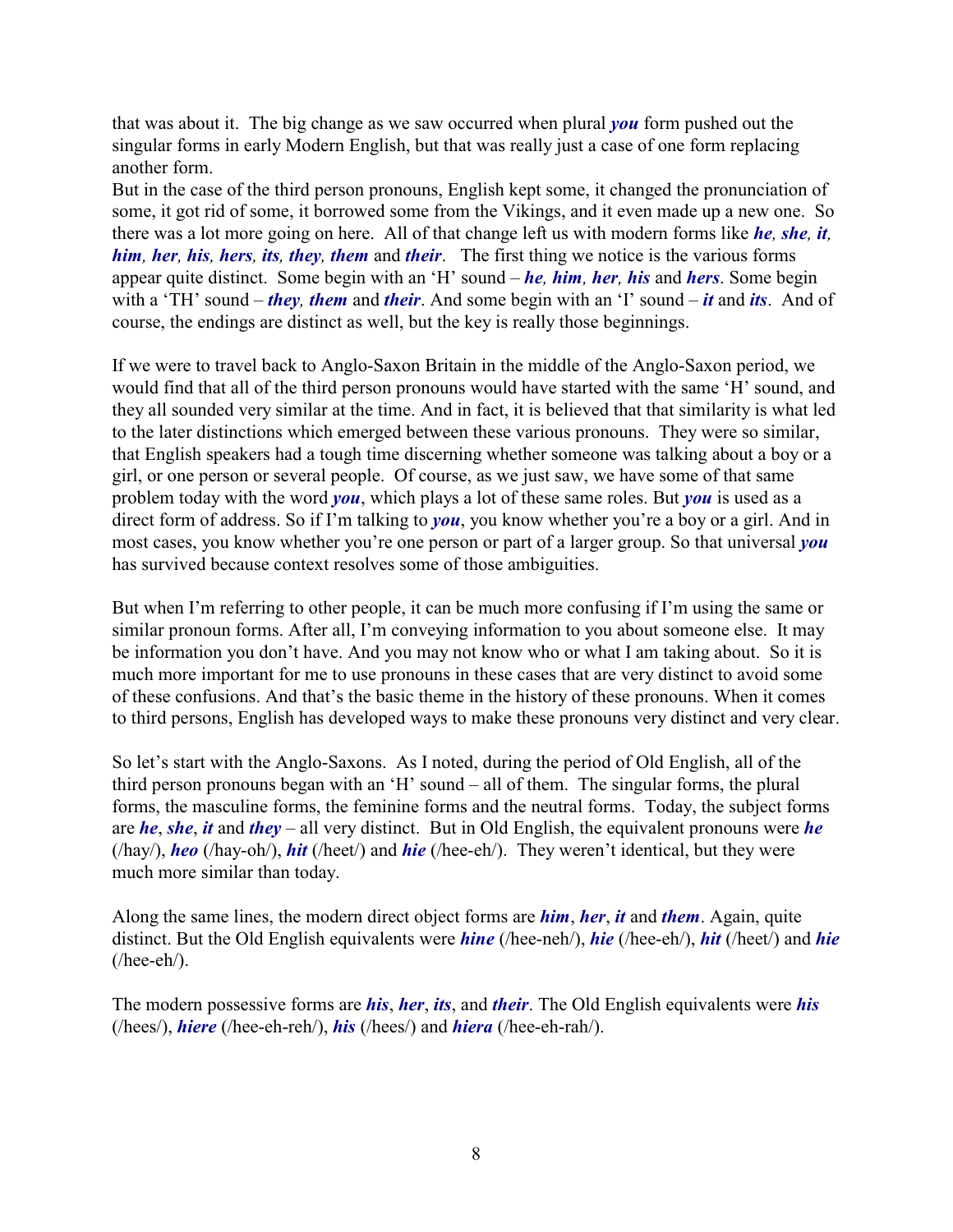So as you can hear, the Old English forms were very similar. And in some cases, they were identical. The word *hie* could mean 'her,' 'they,' or 'them.' The word *his* could mean 'his' or 'its.' And the words for 'her' and 'their' were almost identical – *hiere* and *hiera*, respectively.

Now these similarities which existed in Old English became even more pronounced in Middle English. As we've seen before, there was a tendency of English speakers to slur certain sounds. And some of the differences which did exist between these pronouns early on began to be lost in late Old English and early Middle English.

This was really a problem when it came to the singular and plural forms. For example, the word for 'he' and 'they' became identical. They both became *he*. The words for 'him' and 'them' also almost became identical. 'Him' was *him*, and 'them' was *hem*. So *him* and *hem* were almost the same.

And these new similar forms were added to those older similar forms. And the result was a bit of mess. If you were talking about someone or something, it was really difficult to make yourself clear. So apparently, English speakers began to look for a solution.

As I turned out, there was actually an easy solution – at least in the north of England. And that solution was Old Norse. As we know, that Old Norse language had become mixed with the language of the Anglo-Saxons. People in the north tended to be more bilingual. So they had access to those Norse words, and quite conveniently, they had access to the Norse pronouns. And with respect to these third person pronouns, all of the plural forms in Old Norse began with a 'TH' sound, which was very distinct from the English 'H' sound. So plural *he* became Norse *they*. And plural *hem* became Norse *them*. And plural *here* became Norse *their* – T-H-E-I-R.

So thanks to the Vikings, and that Northern innovation, English got its modern 'TH' forms – *they, them* and *their*. But as we've seen before, it took a long time for those northern innovations to spread around the island. It took several centuries for those terms to be accepted throughout England.

By the time of Chaucer in the 1300s, he was using the subject form *they*, but he didn't use the object and possessive forms – *them* and *their*. Instead, he continued to use the Old English pronouns – *hem* and *here*. But one of the reasons why linguists are so fascinated with Chaucer, and especially the Canterbury Tales, is because he wrote in the voice of his characters, and he mimicked their unique dialects. So when he presented characters from the north of England, he would incorporate elements of Northern English into their manner of speech. So in the Reeve's Tale, which is part of the Canterbury Tales, Chaucer tells about two students who visited a miller to have some wheat ground into flour. He says that the students were from the north. He writes of their home: "Fer in the north, I can not telle where" – 'Far in the north, I cannot tell where.'

The students ended up spending the night at the miller's house. After they went to bed, they couldn't sleep because the miller and the miller's wife were snoring so loudly. One student turned to the other and asked if he had ever heard such snoring. He said that the man and his wife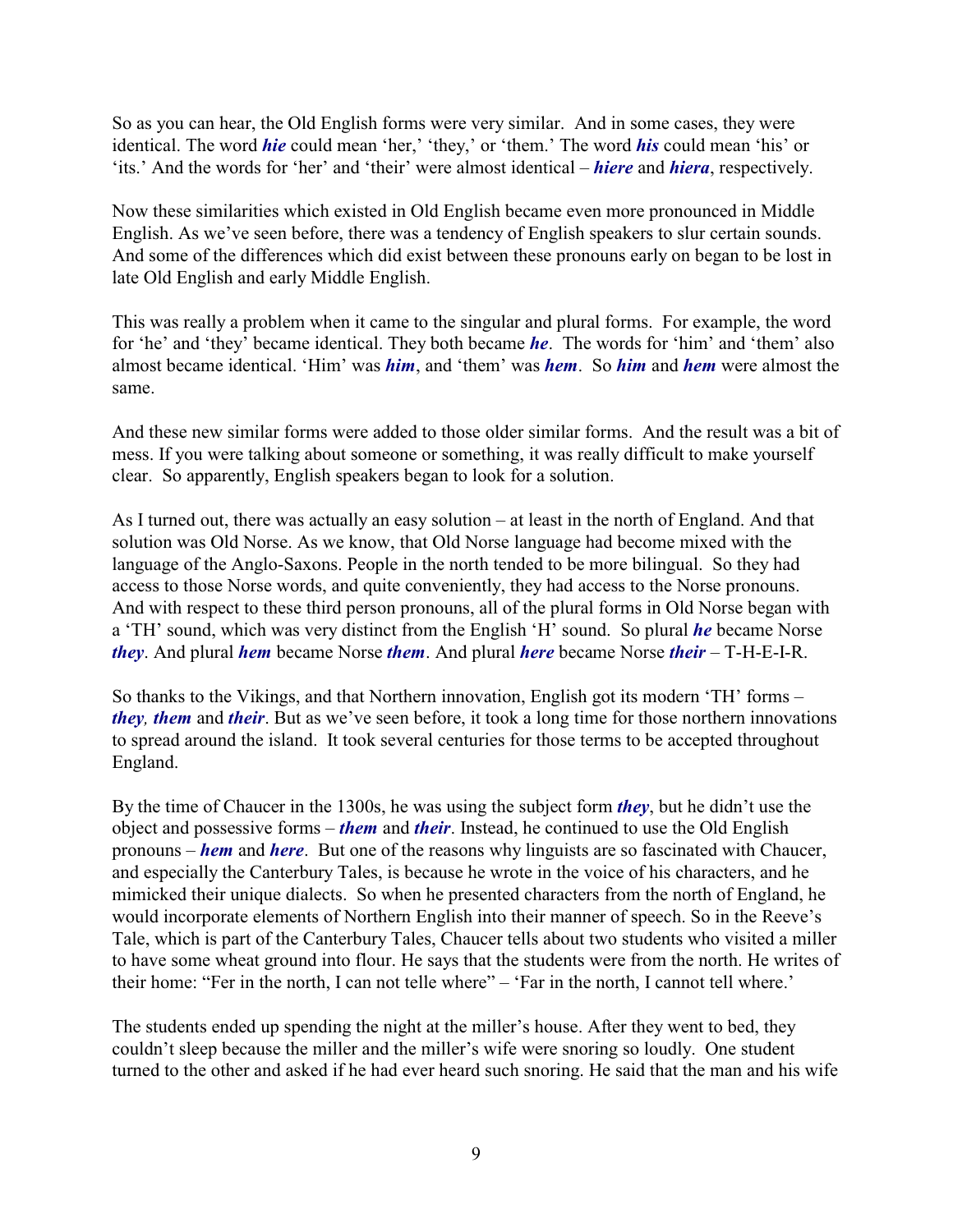were singing an evening song. And he says: "A wilde fyr up-on thair bodyes falle!" – literally, 'a wild rash upon their bodies fall.'

But what's interesting about that passage is that Chaucer has the northern student using the phrase 'their bodies' to refer the Miller and his wife. Nowhere else does he use that Northern Norse pronoun *their*. He always uses the native English form *here*. But here, in the voice of the Northern student, he uses *their*. So he was emphasizing the fact that this was a feature of the northern dialect and that it was still largely confined to those regions. Chaucer's usage is consistent with other texts from the same period. *They* was used in the south, but *them* and *their* were still largely confined to the north.

But by the end of the Middle English period, *them* and *their* were in common use in the south as well. And the old 'H' forms gradually disappeared.

Around the same time that the Norse 'TH' forms – *they*, *them* and *their* – were replacing the Old English forms – *he*, *hem* and *here* – something else was also happening. Sometimes that Old English object form *hem* was being pronounced without its initial 'H' sound. It just became *em*. And this usage has actually survived into Modern English.

Sometimes, we say things like "go get 'em", "watch 'em run," or "give 'em a hard time." I think we assume that that is just a shortened version of *them*. But it originated as a shorted version of *hem* – the original English pronoun. It appears in many Middle English and early Modern English texts. Even Shakespeare liked to use it. And that shortening of *hem* to *em* is very indicative of something else that was happening during that period.

Many English speakers were dropping that initial 'H' sound in some of the other pronoun forms as well. Specifically, the singular neutral version. So that Old English pronoun *hit* became *it*. And *it*' (/eet/) became *it*. This loss of 'H' also occurs in the other pronoun forms even to this day. We still say things like "give 'em' a hand" instead of "give him a hand." "Go get 'er'" instead of "go get her." But these are considered non-standard forms. And it isn't entirely clear why Middle English speakers made it an accepted rule to always pronounce *hit* (/heet/) as *it*, but they did. Again, by making this pronunciation change a standard, consistent rule, it ensured that the neutral form *it* would be distinct from the other forms – *he* and *she*, and *him* and *her*. So whether or not it was intentional, there was an obvious benefit to using that shortened version *it*, so it stuck.

That leaves us with the other singular forms – *he* and *she*, *him* and *her*, *his* and *hers*. Notice that, with one exception, all of these forms retain their original 'H' at the beginning – *he*, *him*, *her* and *hers*. All of these forms have actually changed very little since Old English. But I noted that there is one exception – the word '*she*.' And this is the one pronoun which confounds some historical linguists because it doesn't have a clear origin.

Though there is disagreement about where it came from, most linguists agree about why it was created. It seems very clear that *she* emerged because of that same problem with these similarsounding pronouns. And as we've seen, the way English speakers tended to deal with this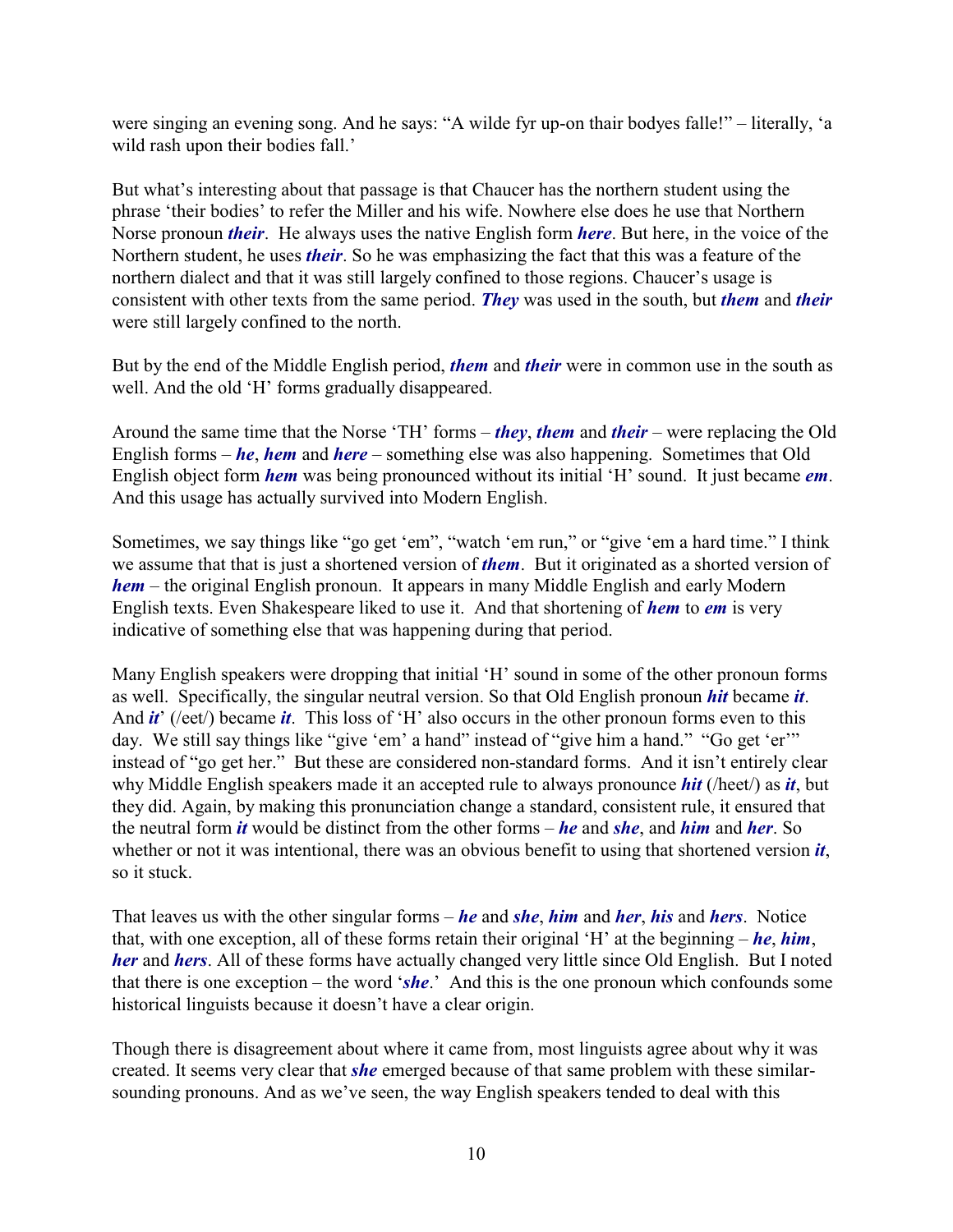problem was by adopting or creating forms which changed that initial 'H' sound at the beginning.

In Middle English, '*he* and *she*' was actually '*he* and *heo*.' So you can hear the problem. And it's believed that the loss of word endings played a role here as well, thereby making female *heo* sometimes come out as /hay/ – just like the male version.

By the 1100s, right in the middle of the transition from Old English to Middle English, the word *scæ* appeared in writing for the first time, at least for the first time in the surviving texts. It appeared in that late version of the Anglo-Saxon Chronicle which I mentioned in the last episode called the Peterborough Chronicle. It appears in the entry for the year 1140. And that word *scæ* is the original version of *she*.

It quickly spread throughout England. Other forms like *sho* also appeared, especially in the north. Meanwhile, the prior female form *heo* disappeared. Of course, the object form *hire* survives as the word *her*.

So that leaves the million dollar question. Where did the word *she* come from? Some have suggested a possible Norse origin. Others have suggested that it simply evolved out of the original form *heo* – that for some reason, English speakers intentionally or unintentionally changed that first consonant from an 'H' sound to an 'S-H' sound, but that's not a normal sound change within English.

The most prominent theory is that *she* came from the word *seo* which was basically the Old English definite article used for feminine nouns. So it was basically the equivalent of modern *the* or *that*. But like everything else in Old English, its use was very situational. It was only used before feminine nouns and only when those nouns were serving as the subject of the sentence. So a feminine noun like *gift* was *giefu* – that was the subject form. So 'seo giefu' was literally 'that gift.'

Since *seo* generally preceded feminine nouns, it provided a shorthand way to refer to those nouns. Just like I can shorten 'that gift' to just 'that', Old English speakers could do the same thing. 'Seo giefu' could just become 'seo.' And those linguists think that *seo* eventually became /shay-oh/, and later became *scæ* (/shæ/) as we saw earlier. And *scæ* eventually became *she*. Again, this is one theory, but it is currently the most popular theory.

The major point here is that *she* emerged for the same reason *it* emerged as a distinct form and *they*, *them* and *their* emerged as distinct forms. They all developed unique sounds at the beginning to distinguish them from all of the earlier forms which began with the same 'H' sound.

So that's the basic history of our standard first person, second person and third person pronouns. I should note here that Old English not only had the singular and plural forms which I discussed, it also had a dual form. So these were pronouns which represented two of something. So these were forms I could use if I wanted to refer to myself and someone else, or you and someone else, or to two other people. These forms were inherited from the original Indo-European language.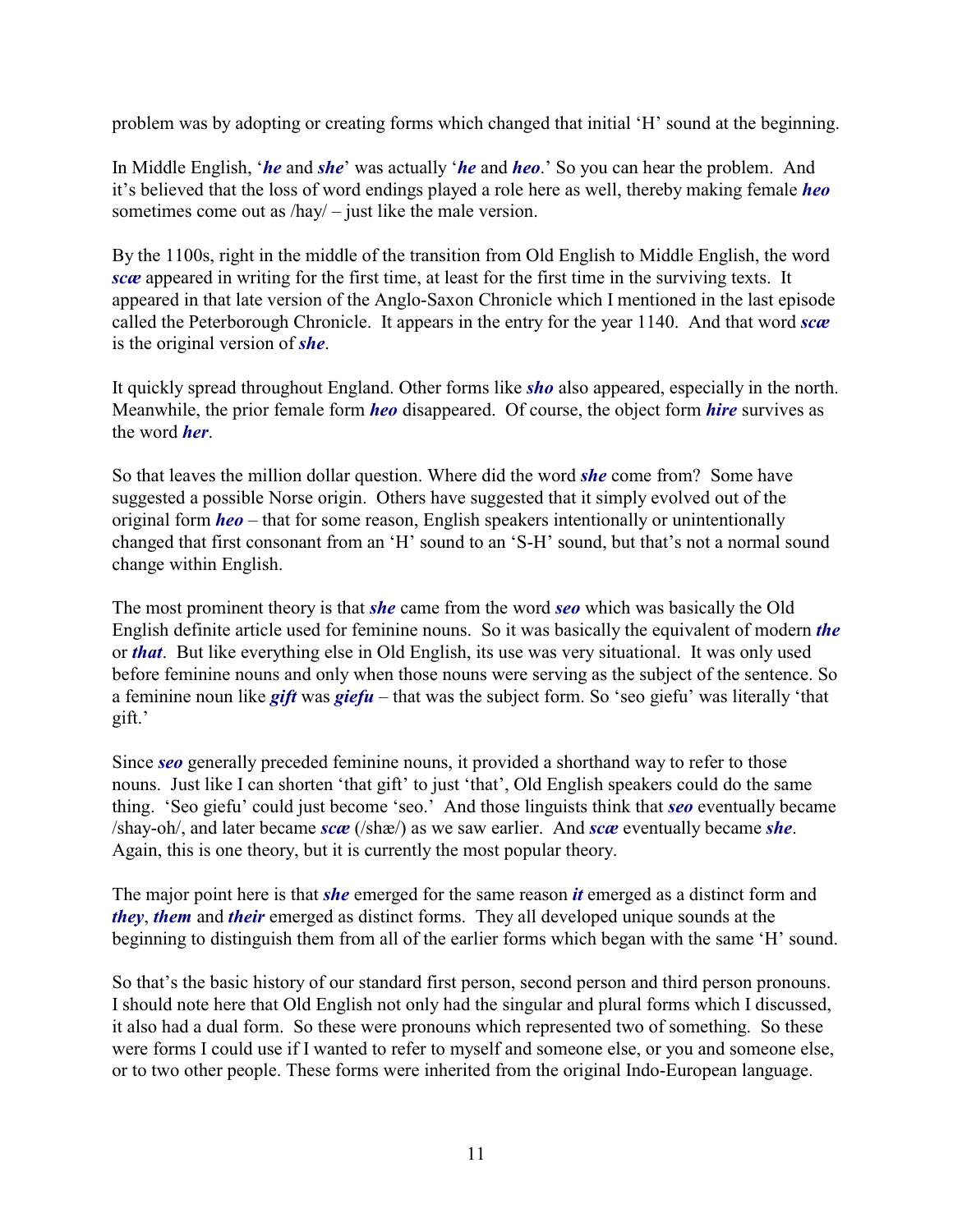But they died out during the Old English period, and they were largely gone by late 900s at our point in the overall story of English. So I didn't include them in this episode.

Now before we leave the subject of pronouns, I want to take a few minutes and consider how all of this history impacted Modern English grammar. Today, many speakers often struggle to find the correct pronouns in a sentence. We're often unsure if it's 'you and I' or 'you and me.' Or 'he and Mary' or 'Mary and him.'

Part of this confusion results from the history we've explored over the past couple of episodes. At one time, both nouns and pronouns had different subject and object forms. There was no fixed word order because the word forms conveyed all of the essential information. But as we saw last time, English has tended to shift to fixed word forms, and it now relies upon a specific word order to convey meaning.

So today, a car is a car, and a dog is a dog. It doesn't matter whether we use them as subjects or objects. They're always the same. "Mary saw the dog." "The dog saw Mary." "Mary hit the car." "The car hit Mary." But whereas nouns lost those particular inflections, the pronouns didn't. With a few minor exceptions, our personal pronouns are almost as complex today as they were in Old English. They still change for subject and object. So they are a bit of an anomaly.

But we don't really need those different forms in Modern English. As we've seen, words like *you* and *it* no longer change for the subject and the object. But the others do. "I and me," "we and us," "he and him," "she and her," and "they and them." So they retain that Old English system.

But in Modern English, we really rely upon word order to distinguish subjects and objects. And therein lies the problem. When we use these particular personal pronouns today, we actually have to utilize both methods at the same time. We have to put the pronoun in the right place in the sentence using the modern method, but we also have to select the correct form of the pronoun using the Old English method. So we're using elements of both Old English grammar and Modern English grammar at the same time.

For the most part, English speakers can rely upon instinct to choose the correct pronoun form. Outside of a few regional dialects, most speakers know that it's "I went to the store" – not "Me went to the store." And it's "Give the ball to her" – not "Give the ball to she." But for some reason, all of that gets confused when we pair that pronoun with another noun or pronoun. Is it "Bob and they went to the store" or "Bob and them went to the store?" Is it "Save a seat for me and Bob" or "Save a seat for Bob and I?" Of course, the modern rule is to drop that other noun altogether – so get rid of Bob – and the answer is revealed. "They went to the store." So "Bob and they went to the store." "Save a seat for me." So therefore, "Save a seat for me and Bob."

Now that's a handy rule, but it doesn't always work so easily. How about when the pronoun follows the word *between*? Is it "between you and I" or "between you and me." Since *between* implies two parts, it doesn't really make sense if we drop the other word. That just gives us "between I" or "between me." English majors tell us that the correct phrase should be "between you and me." *Between* is a preposition, and the pronoun is the object, so it should use the object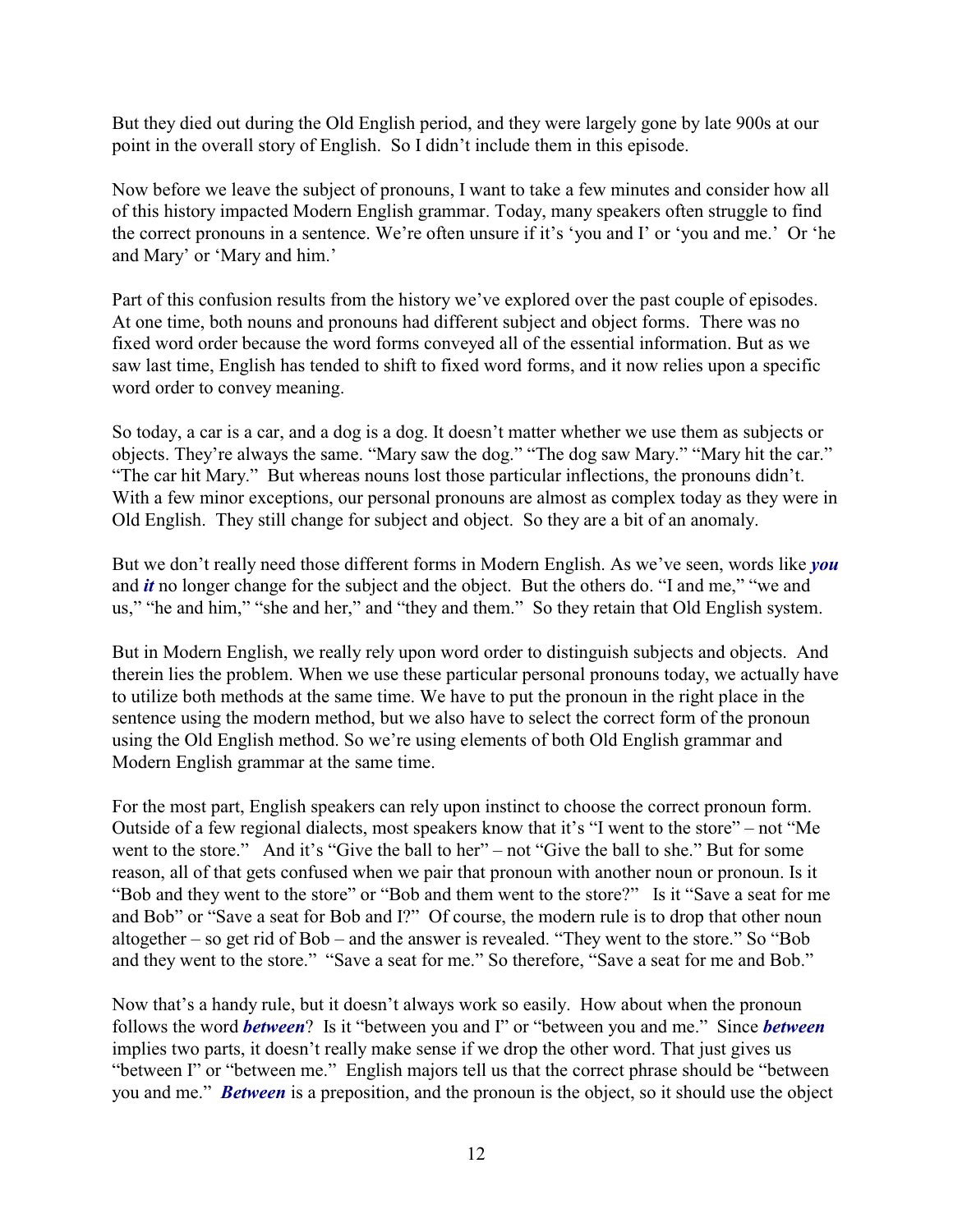form. So that means "between you and me." But the phrase "between you and I" is incredibly common in Modern English. It sounds so nice and proper. And in fact, it goes all the way back to Shakespeare. In the Merchant of Venice, he uses the line, "All debts are cleared between you and I." So it may be wrong, but English speakers have a long tradition of using it.

Here's another example where Modern English often confuses these pronoun forms. If I ask you, "Whose there?", how would you respond? "It is I" or "It is me." Most of you would probably say, "It's me." That's our Old English instinct kicking in. *It* is the subject. *Is* is the verb. *Me* is the object. And we know that *me* is the object form.

But thanks to a quirky rule of Modern English, grammarians tell us that it should be "It is I." But why is that? *I* is the subject form, not the object form. Well, this is an exception to the rule. This is actually a very technical exception. And many scholars think this technical exception is the culprit for a lot of our modern pronoun problems. According to Modern English grammar, when a pronoun follows a verb like *is*, it has to take the subject form. So let me say that again, begin it seems to violate everything we know about these Old English pronouns.

When a pronoun follows a verb like  $is$  – called a linking verb – the pronoun has to take the subject form where the object form would normally be used. So that gives you subject form – verb – subject form. What? You're not supposed to do that.

As I said, this rule doesn't just apply to the verb *is*. It applies to all verbs which are classified as linking verbs, so *is*, *was*, *were*, *appear*, *become*, and *seem*. All of those are linking verbs, and they don't so much don't describe an action as much as a state of being. The logic here is that *is* means 'is'. It implies equivalency. So "I am I" not "I am me." "She is she" not "she is her." "They are they' not 'they are them." But using that logic, it means we should say, "It is I" not "It is me." And we should say, "I am he" not "I am him." And we should say, "We are they' not "We are them." But I now what you're thinking – 'What? Where did that rule come from?'

Well, this might not surprise you. It didn't come from Old English, and it didn't come from Middle English. It came from Latin in the Modern English period. This is another one of those Latin rules which got imposed on English by grammarians who thought Latin was just the 'bees knees' back in the 1500s and 1600s. In Latin, a linking verb was used to link two noun or pronoun phrases of the same case. And some other inflexive languages like German do this as well. But this particular rule entered English from Latin. It was not native. It was not organic. But for nearly 500 years, English speakers have been told not to say "It is me," but to say "It is I" instead.

Since this was a borrowed rule, essentially imposed from the top down, it contradicts all that we know about the use of Old English pronouns, and it has sowed the seeds of doubt in the minds of many English speakers. Subliminally, we have started to think that *I* is the correct form after the verb. That *me* is somehow bad English in that position. Most English speakers couldn't tell you what a linking verb is if their life depended on it. So these fine distinctions created in the early Modern English period are lost on most Modern English speakers. All we know is that you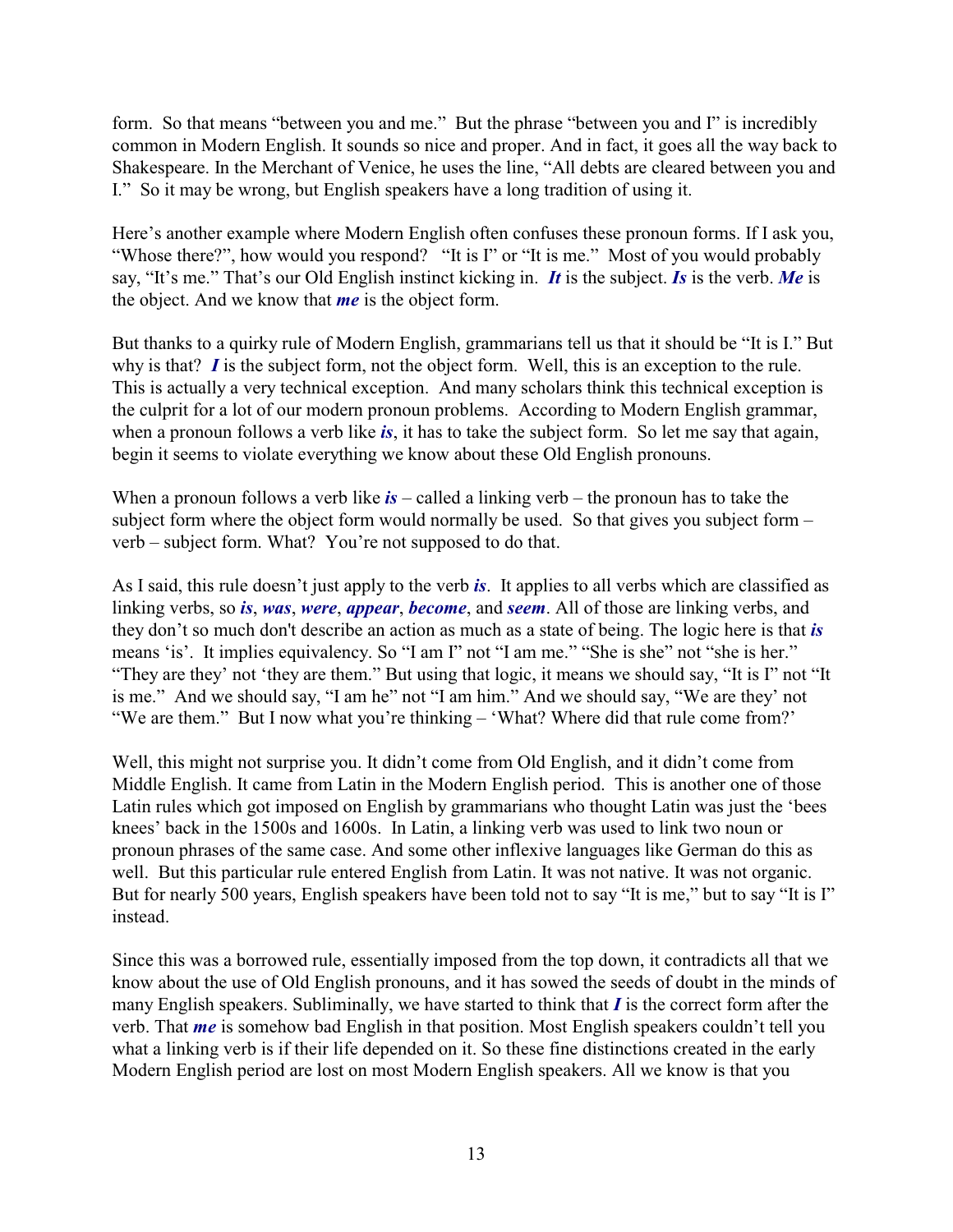should say *me* after the verb, except when you're not supposed to. Which is sometimes. When it sounds right. And sometimes when it doesn't sound right. I mean .. (uugh)

Let me take this concept one step further to illustrate how complicated this has become in Modern English. In this episode, I have focused on personal pronouns, but there is another group of pronouns which I haven't discussed called interrogative pronouns – words like *who*, *whom*, *whose*, *what* and *why*. But here, I want to talk about *who* and *whom* because these forms create all kinds of problems.

*Who* is the subject form. *Whom* is the object form. And yes, both of these go back to Old English. So in the phrase, "Who came first?", *who* is the subject of the sentence, and *who* is the subject form. That's easy. But things start to fall apart when we get to *whom*. *Whom* is the object form. And as long as we keep *whom* at the end of the sentence, where objects normally appear, we're OK. "I should give the ball to whom?' That's correct, and it even sounds correct.

But here's the problem. We usually use words like *who* and *whom* when asking questions. And when we ask questions, we often change the word order in the sentence. And that sometimes puts the object in a different place. And we start to lose track of the correct form. Again, our Modern English tendency is to rely upon word order. And as long as we stick with a traditional word order, we can usually get the right pronoun form, but when we change that order around, we sometimes get lost.

So a pronoun like *whom* often gets shifted to the front of the sentence when we're asking a question. So instead of saying "I should give the ball to whom?," I would usually say "Whom should I give the ball to." Yes, that leaves a preposition on the end, but don't tell anyone. It'll be OK. "Whom should I give the ball to" is the correct form because *whom* is the object. It's just out of place at the front. But it's actually at the front, and our Modern English brains start to kick in and tell us that that is where the subject usually goes. And the subject form is *who*. So instinctively, we often shift that pronoun to *who*, and we say, "Who should I give the ball to." Again, that *who* should be *whom*, and we would see that if we moved *whom* back to the end where it was originally. But our brains are so wired to focus on word order, that we are often convert *whom* into *who* at the front of the sentence.

But guess what, let's throw in that Latin 'linking verb' rule which I mentioned earlier. Remember that rules says that when you're using a linking verb – like *is* – you have to use the subject form before and after the verb. That means that when we have a sentence which uses the word *is*, and we move that object forward, it has to be *who* – not *whom*. (Uuggh) Thanks Latin.

Actually, this little quirk makes sense, so I shouldn't complain too much. This little rule means that the proper form should be "Who is he?" not "Whom is he?" "Who are you?" not "Whom are you?" So "who is," "who are," "who were" – those are OK in many cases. But don't say "who did" as in "Who did you see?" *Did* is not a linking verb, it should be "Whom did you see?" (Uuggg)